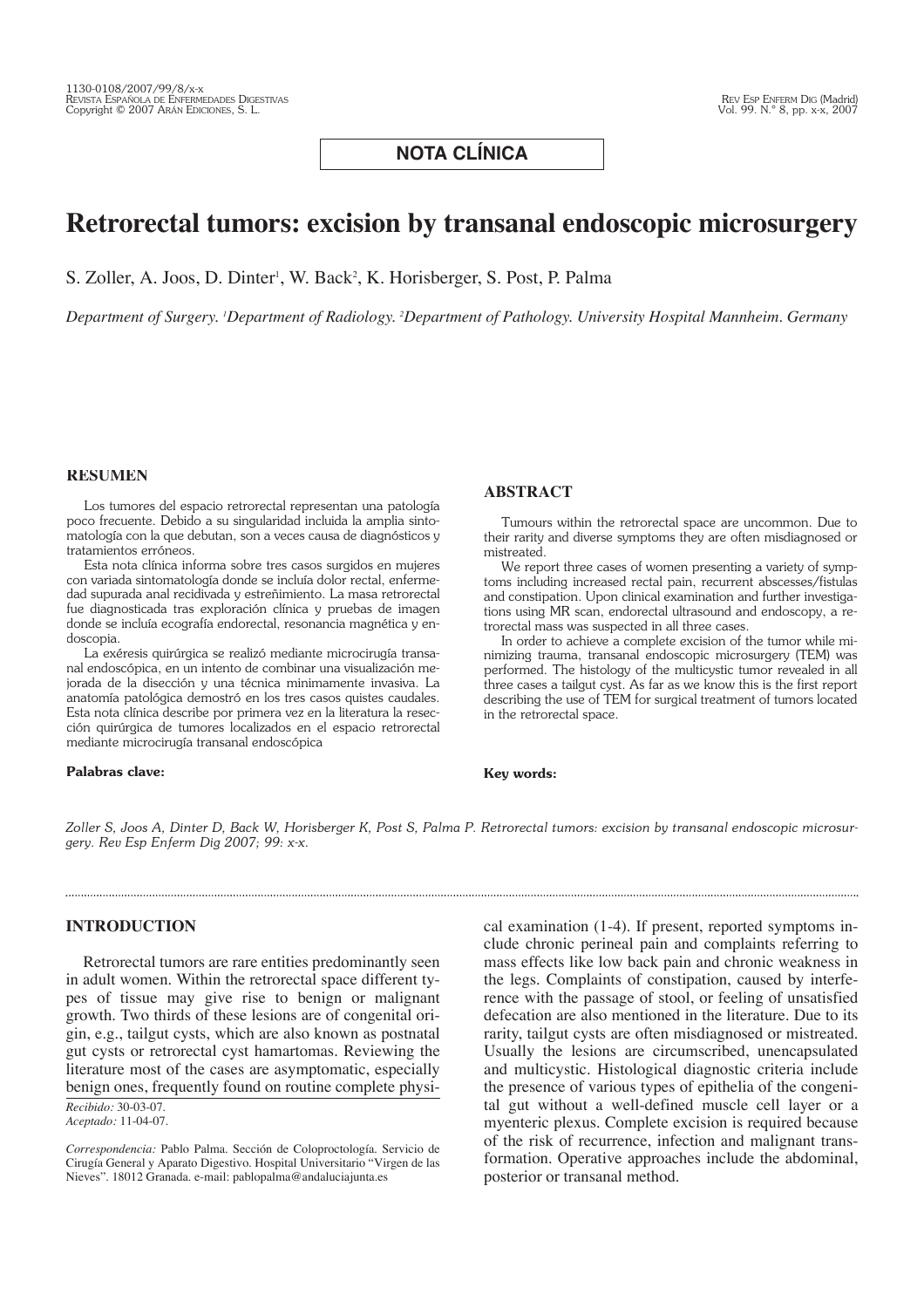In the following we report three cases of tailgut cysts occurring in women complaining about recurrent abscesses and constipation. The retrorectal cyst was treated by means of transanal endoscopic microsurgery (TEM).

## **PRESENTATION OF THE CASES**

*—Case 1:* a 49-year-old female with a 10-month history of increasing rectal pain and recurrent retrorectal abscesses was transferred to our colorectal unit. Upon admission and digital rectal examination a moderately tender mass was assessed in the retrorectal space. The endoscopy showed an extrinsic compression of the anterior rectum without mucosal changes.

MR scan (Fig. 1) was performed, presenting a fluid-filled cystic mass posterior to the rectum. Suspecting a congenital cyst at this point, a complete surgical excision



Fig. 1. Sagittal T2 weighted HASTE ("Half acquisition snapshot turbo spin-echo sequence") image in the midsagittal plane illustrating the septated cystic retrorectal formation with liquid-like content (arrowhead). Fig. 2. Resected tailgut cyst showing the multicystic structure.

of the mass using transanal endoscopic microsurgery was carried out.

Intraoperatively, several cystic lobules were identified with adhesions to the retrorectal space. Blunt and sharp dissection was used to separate the mass from the presacral space. During dissection, one cyst-compartment was entered and produced large amounts of an opaque and grey fluid.

The histopathological examination of the cystic lesion showed a tailgut cyst and demonstrated multiple cysts lined by cylindrical, mucus secreting as well as multi-layered squamous epithelium. These cysts were surrounded by dense fibrous tissue and poorly formed smooth muscle. There was no evidence of malignancy. The postoperative course was uneventful.

—*Case 2:* a 55-year-old female with a 24-month history of recurrent anal fistula and abscesses was admitted. Inspection and digital rectal examination revealed a tumor of the retrorectal space. Because of the multiple fistula-in-ano surgery a MR was indicated. A retrorectal tumor was suspected as the origin of the recurrent abscess formation and transanal endoscopic microsurgery was scheduled. The intervention and postoperative course were uneventful (Fig. 2). The histopathological examination of the cystic lesion confirmed a tailgut cyst.

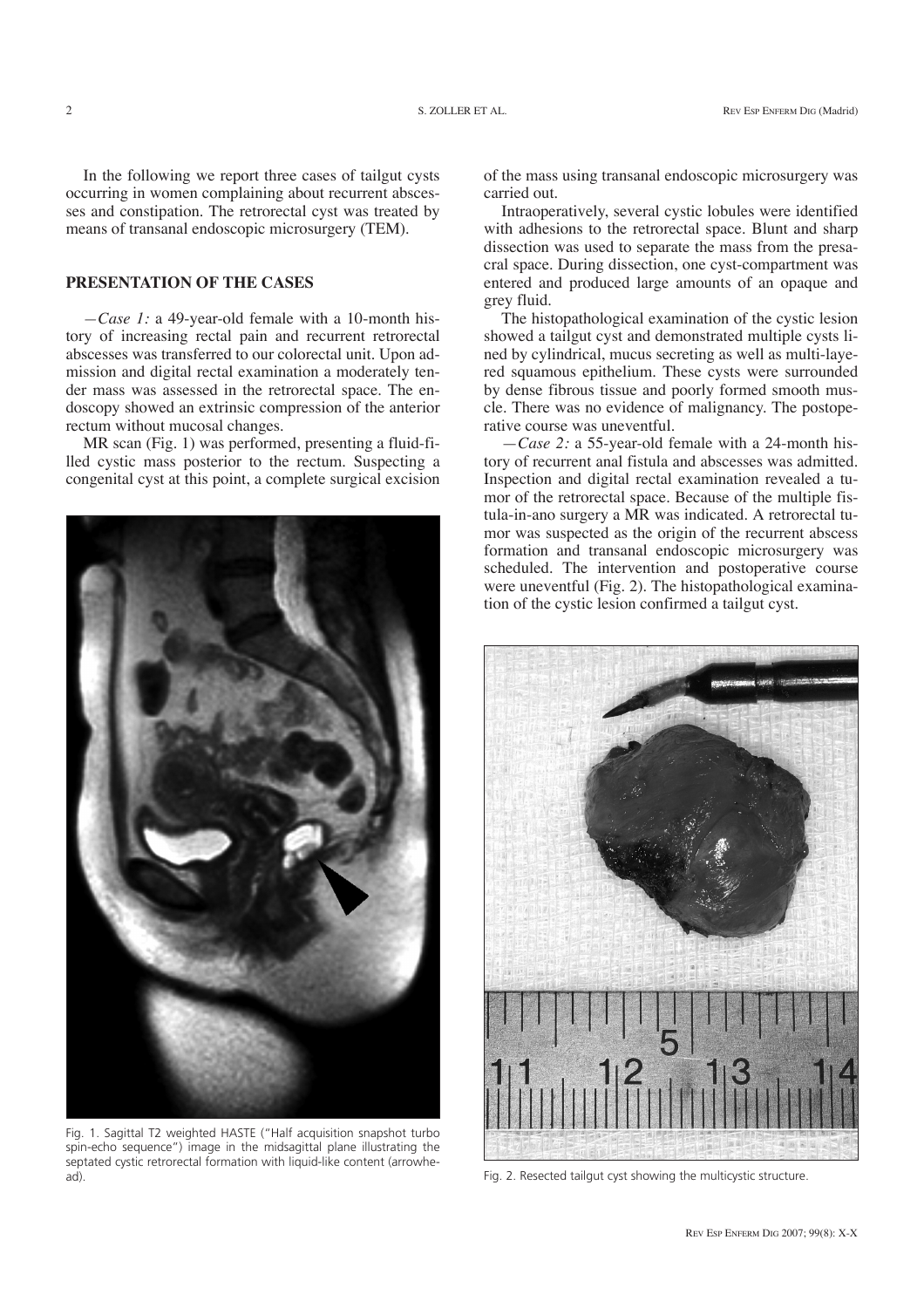—*Case 3:* a 51-year-old female with a 9-month history of increasing rectal pain and constipation was referred to our university hospital. Clinical investigation upon admission revealed a mass in the retrorectal space. MR scan and anal ultrasound were performed, presenting a fluidfilled cystic mass posterior to the rectum (Fig. 3). Suspecting a congenital cyst at this point, a complete surgical excision of the mass using transanal endoscopic microsurgery was indicated. The histopathological examination of the lesion revealed a tailgut cyst.

#### **DISCUSSION**

The first description of a congenital cyst in the literature was presented by Middeldorpf in 1885. Since retrorectal tumors occur rarely a correct diagnosis is often found delayed and this lesion is primarily confused with an inflammatory process. The differential diagnosis of retrorectal masses includes many structures like primary tumors of neurogenic, osteogenic, and congenital origin, as well as metastatic and inflammatory processes. Possible congenital lesions could be chordomas, teratomas, meningoceles, in addition to developmental cysts (dermoid, epidermoid, enteric duplication, and tailgut cysts). Apart from inflammatory lesions, developmental cysts are the most common masses in the retrorectal space (3). Tailgut cysts are almost always placed within the retrorectal space. A literature review by Killingworth and Gandacz showed only very few cases occurring outside the retrorectal space (3). Although tailgut cysts are rare lesions, they are being reported with increasing frequency in the literature.

Like in our three cases tailgut cysts are most commonly seen in adult women (2). However, since pelvic and gynaecologic examinations are most frequent within the reproductive years, the female predominance may be artificial. The majority of patients have a palpable extrarectal mass on digital rectal examination emphasizing the



importance of this simple, cost effective method for symptomatic as well as asymptomatic patients. In this context Jao even describes a positive result in up to 97% of the cases if displacing the rectum anteriorly (6). Buchs found an incidence of 75% (2). In the largest reported case series of tailgut cysts ( $n = 53$ ) Hjermstad and Helwig found approximately half of the patients showing symptoms (1). Perirectal pain in addition to symptoms of mass effect: rectal fullness, bleeding, and change in urinary and stool frequency is the most frequent observation. Although rare, outlet obstruction causing obstipation should alert about the possibility of a mass in the retrorectal space. Furthermore, recurrent abscess-fistula formation in the posterior anal plane should be accompanied by further investigation of the retrorectal space to rule out such kind of masses.

Malignancy arising from a tailgut cyst is rarely reported with a few cases of widespread metastases and death (1). The majority of reported malignancies were adenocarcinomas.

Definitive diagnosis of developmental cyst can be achieved by several diagnostic methods. Due to their location, almost all retrorectal tumors are palpable on rectal examination, and developmental cysts will manifest as extrinsic cystic masses (3). Apart from this straightforward examination a combination of other diagnostic tools can lead to a more accurate differential diagnosis of a retrorectal mass. In our first case a preoperative diagnosis of a developmental cyst was achieved by endoscopy and MRI. In the other third case endorectal ultrasound was added.

While endoscopy can reveal any rectal mucosal changes, endorectal sonography is able to characterize the lesion as cystic. In literature there are limited reports of MRI findings of tailgut cysts. Although MR scans have limited capability to detect calcifications it can diagnose fatty tumours using fat suppression. Sagital films can evaluate structural relationships (3).

The definitive diagnosis and treatment of a tailgut cyst is achieved through complete surgical excision (3). Biopsy should be avoided if possible. In order to prevent recurrence, infection, and a rare but possible malignant transformation a complete excision is necessary. Therefore the surgical approach should be discussed intensely.

As far as we know this is the first report of retrorectal tumours resected by means of transanal endoscopic microsurgery. The well-known benefits of this technique, mostly used for rectal adenoma and well selected T1 carcinomas, could also be applied to this kind of tumours of the retrorectal space (7). By using TEM a more aggressive approach like the Kraske procedure can be avoided. The reason we defend the TEM approach in comparison to other surgical techniques when treating retrorectal tumours, lies in the beneficial combination of an optical system with 3D-view, sixfold magnification and the resolution of the human eye. In combination with the creation Fig. 3. Endorectal sonography showing the retrorectal tailgut cyst. of a stable pneumorectum, as well as the use of specially